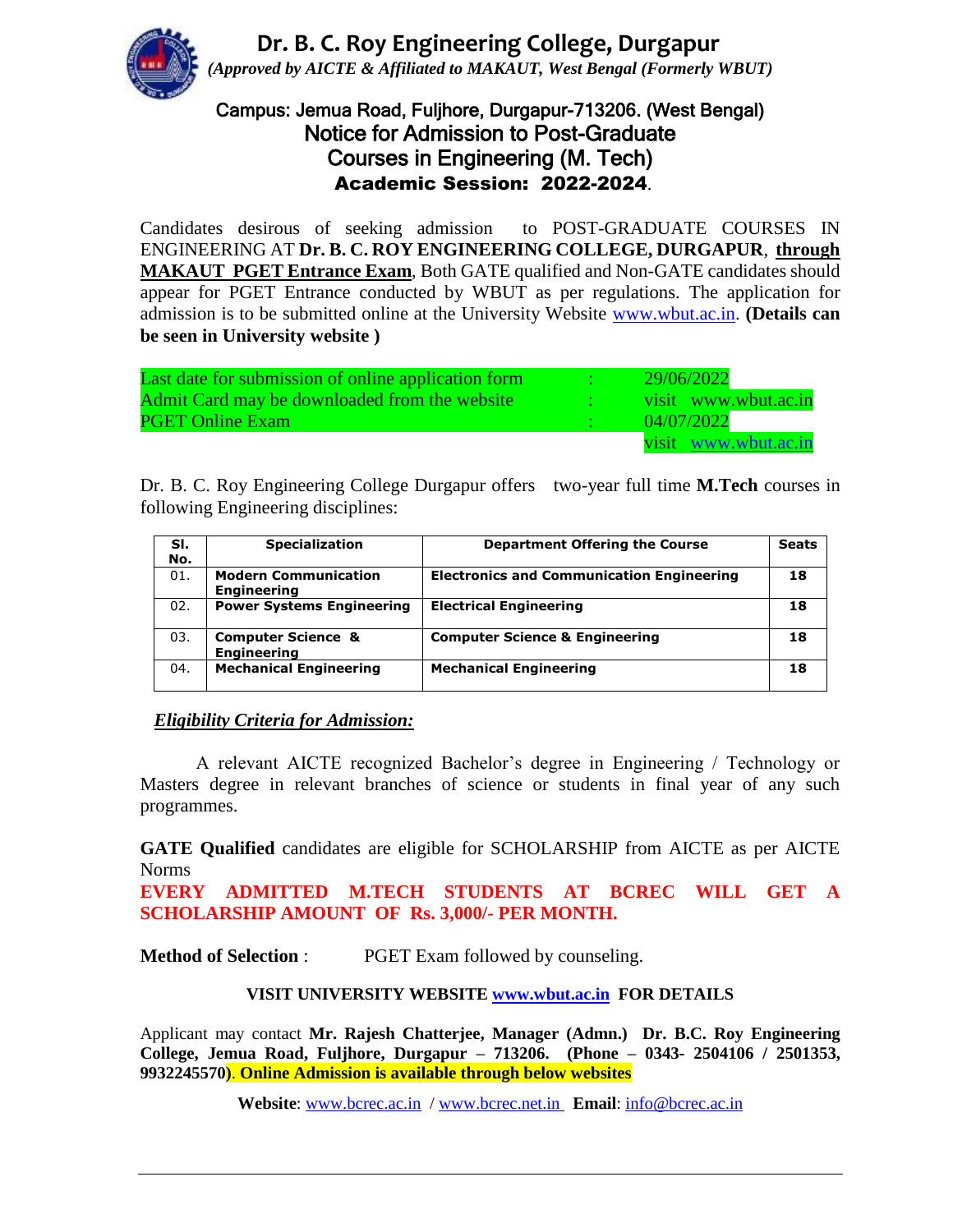DR. B. C. ROY ENGINEERING COLLEGE, DURGAPUR

Approved by AICTE & Affiliated to MAKAUT, WB (Formerly WBUT)

APPLICATION FORM FOR REGISTRATION

m

iin.

(TO BE FILLED IN BLOCK CAPITAL LETTERS)

| $\overline{2}$<br>B. TECH / M. TECH / MCA<br>Degree applied for<br>Stream applied for<br>З.<br>$\overline{4}$<br>GEN / SC / ST / OBC (A) / OBC (B) / PC / MINORITY<br>Category<br>$\overline{5}$<br>Name of the Student<br>$\overline{6}$<br>MALE / FEMALE<br>Sex<br>Mob. No.:<br>7.<br>Date of Birth<br>Aadhaar No.:<br>8,<br>Nationality<br>E-mail:<br>9.<br>Religion<br>Mob. No.:<br>Father's Name<br>10.<br>Mother's Name<br>11.<br>Permanent Address<br>12.<br>ŧ<br>Ph:<br>$PIN -$<br>Guardian's Name<br>13.<br>Guardian's Address<br>14.<br>$PM -$<br>Ph:<br>Name of School / College or University of which<br>15.<br>he/she was a student prior to this admission<br>YES / NO<br>Migrated from another University<br>16.<br><b>1ST SEMESTER</b><br>Registration applied for<br>17.<br>WBJEE Conducted by Central Selection Committee (E & T) :<br>18.<br><b>WBJEE Enrolment No.</b><br><b>WBJEE Rank</b><br>Alloted Seat in<br>Vide Allotment Seat No. :<br>JEE (MAINS)<br>19.<br>JEE (MAINS) Enrolment No.<br>JEE (MAINS) Rank<br>Alloted Seat in<br>Vide Allotment Seat No.<br>DR. B.C. ROY ENGINEERING COLLEGE. DURGAPUR<br>Name of College<br>20.<br>Particulars of all examinations passed commencing From Madhyamik Pariksha or Equivalent Examination<br>21.<br>Name of Institution<br>Name of Exam<br>Name of University<br>Roll No<br><b>Subjects</b><br>% of<br>Class /<br>Board / Council<br>with Year<br>appeared from<br>Division<br>PCM Percentage in (10+2)<br>% (% in Physics)<br>Math<br>$^{22}$<br>Chemistry | 1. | Session applied for |  |  | College Roll No.: |       |
|----------------------------------------------------------------------------------------------------------------------------------------------------------------------------------------------------------------------------------------------------------------------------------------------------------------------------------------------------------------------------------------------------------------------------------------------------------------------------------------------------------------------------------------------------------------------------------------------------------------------------------------------------------------------------------------------------------------------------------------------------------------------------------------------------------------------------------------------------------------------------------------------------------------------------------------------------------------------------------------------------------------------------------------------------------------------------------------------------------------------------------------------------------------------------------------------------------------------------------------------------------------------------------------------------------------------------------------------------------------------------------------------------------------------------------------------------------------------------------------------------------------------------------------|----|---------------------|--|--|-------------------|-------|
|                                                                                                                                                                                                                                                                                                                                                                                                                                                                                                                                                                                                                                                                                                                                                                                                                                                                                                                                                                                                                                                                                                                                                                                                                                                                                                                                                                                                                                                                                                                                        |    |                     |  |  |                   |       |
|                                                                                                                                                                                                                                                                                                                                                                                                                                                                                                                                                                                                                                                                                                                                                                                                                                                                                                                                                                                                                                                                                                                                                                                                                                                                                                                                                                                                                                                                                                                                        |    |                     |  |  |                   |       |
|                                                                                                                                                                                                                                                                                                                                                                                                                                                                                                                                                                                                                                                                                                                                                                                                                                                                                                                                                                                                                                                                                                                                                                                                                                                                                                                                                                                                                                                                                                                                        |    |                     |  |  |                   |       |
|                                                                                                                                                                                                                                                                                                                                                                                                                                                                                                                                                                                                                                                                                                                                                                                                                                                                                                                                                                                                                                                                                                                                                                                                                                                                                                                                                                                                                                                                                                                                        |    |                     |  |  |                   |       |
|                                                                                                                                                                                                                                                                                                                                                                                                                                                                                                                                                                                                                                                                                                                                                                                                                                                                                                                                                                                                                                                                                                                                                                                                                                                                                                                                                                                                                                                                                                                                        |    |                     |  |  |                   |       |
|                                                                                                                                                                                                                                                                                                                                                                                                                                                                                                                                                                                                                                                                                                                                                                                                                                                                                                                                                                                                                                                                                                                                                                                                                                                                                                                                                                                                                                                                                                                                        |    |                     |  |  |                   |       |
|                                                                                                                                                                                                                                                                                                                                                                                                                                                                                                                                                                                                                                                                                                                                                                                                                                                                                                                                                                                                                                                                                                                                                                                                                                                                                                                                                                                                                                                                                                                                        |    |                     |  |  |                   |       |
|                                                                                                                                                                                                                                                                                                                                                                                                                                                                                                                                                                                                                                                                                                                                                                                                                                                                                                                                                                                                                                                                                                                                                                                                                                                                                                                                                                                                                                                                                                                                        |    |                     |  |  |                   |       |
|                                                                                                                                                                                                                                                                                                                                                                                                                                                                                                                                                                                                                                                                                                                                                                                                                                                                                                                                                                                                                                                                                                                                                                                                                                                                                                                                                                                                                                                                                                                                        |    |                     |  |  |                   |       |
|                                                                                                                                                                                                                                                                                                                                                                                                                                                                                                                                                                                                                                                                                                                                                                                                                                                                                                                                                                                                                                                                                                                                                                                                                                                                                                                                                                                                                                                                                                                                        |    |                     |  |  |                   |       |
|                                                                                                                                                                                                                                                                                                                                                                                                                                                                                                                                                                                                                                                                                                                                                                                                                                                                                                                                                                                                                                                                                                                                                                                                                                                                                                                                                                                                                                                                                                                                        |    |                     |  |  |                   |       |
|                                                                                                                                                                                                                                                                                                                                                                                                                                                                                                                                                                                                                                                                                                                                                                                                                                                                                                                                                                                                                                                                                                                                                                                                                                                                                                                                                                                                                                                                                                                                        |    |                     |  |  |                   |       |
|                                                                                                                                                                                                                                                                                                                                                                                                                                                                                                                                                                                                                                                                                                                                                                                                                                                                                                                                                                                                                                                                                                                                                                                                                                                                                                                                                                                                                                                                                                                                        |    |                     |  |  |                   |       |
|                                                                                                                                                                                                                                                                                                                                                                                                                                                                                                                                                                                                                                                                                                                                                                                                                                                                                                                                                                                                                                                                                                                                                                                                                                                                                                                                                                                                                                                                                                                                        |    |                     |  |  |                   |       |
|                                                                                                                                                                                                                                                                                                                                                                                                                                                                                                                                                                                                                                                                                                                                                                                                                                                                                                                                                                                                                                                                                                                                                                                                                                                                                                                                                                                                                                                                                                                                        |    |                     |  |  |                   |       |
|                                                                                                                                                                                                                                                                                                                                                                                                                                                                                                                                                                                                                                                                                                                                                                                                                                                                                                                                                                                                                                                                                                                                                                                                                                                                                                                                                                                                                                                                                                                                        |    |                     |  |  |                   |       |
|                                                                                                                                                                                                                                                                                                                                                                                                                                                                                                                                                                                                                                                                                                                                                                                                                                                                                                                                                                                                                                                                                                                                                                                                                                                                                                                                                                                                                                                                                                                                        |    |                     |  |  |                   |       |
|                                                                                                                                                                                                                                                                                                                                                                                                                                                                                                                                                                                                                                                                                                                                                                                                                                                                                                                                                                                                                                                                                                                                                                                                                                                                                                                                                                                                                                                                                                                                        |    |                     |  |  |                   |       |
|                                                                                                                                                                                                                                                                                                                                                                                                                                                                                                                                                                                                                                                                                                                                                                                                                                                                                                                                                                                                                                                                                                                                                                                                                                                                                                                                                                                                                                                                                                                                        |    |                     |  |  |                   |       |
|                                                                                                                                                                                                                                                                                                                                                                                                                                                                                                                                                                                                                                                                                                                                                                                                                                                                                                                                                                                                                                                                                                                                                                                                                                                                                                                                                                                                                                                                                                                                        |    |                     |  |  |                   |       |
|                                                                                                                                                                                                                                                                                                                                                                                                                                                                                                                                                                                                                                                                                                                                                                                                                                                                                                                                                                                                                                                                                                                                                                                                                                                                                                                                                                                                                                                                                                                                        |    |                     |  |  |                   |       |
|                                                                                                                                                                                                                                                                                                                                                                                                                                                                                                                                                                                                                                                                                                                                                                                                                                                                                                                                                                                                                                                                                                                                                                                                                                                                                                                                                                                                                                                                                                                                        |    |                     |  |  |                   |       |
|                                                                                                                                                                                                                                                                                                                                                                                                                                                                                                                                                                                                                                                                                                                                                                                                                                                                                                                                                                                                                                                                                                                                                                                                                                                                                                                                                                                                                                                                                                                                        |    |                     |  |  |                   |       |
|                                                                                                                                                                                                                                                                                                                                                                                                                                                                                                                                                                                                                                                                                                                                                                                                                                                                                                                                                                                                                                                                                                                                                                                                                                                                                                                                                                                                                                                                                                                                        |    |                     |  |  |                   |       |
|                                                                                                                                                                                                                                                                                                                                                                                                                                                                                                                                                                                                                                                                                                                                                                                                                                                                                                                                                                                                                                                                                                                                                                                                                                                                                                                                                                                                                                                                                                                                        |    |                     |  |  |                   |       |
|                                                                                                                                                                                                                                                                                                                                                                                                                                                                                                                                                                                                                                                                                                                                                                                                                                                                                                                                                                                                                                                                                                                                                                                                                                                                                                                                                                                                                                                                                                                                        |    |                     |  |  |                   |       |
|                                                                                                                                                                                                                                                                                                                                                                                                                                                                                                                                                                                                                                                                                                                                                                                                                                                                                                                                                                                                                                                                                                                                                                                                                                                                                                                                                                                                                                                                                                                                        |    |                     |  |  |                   |       |
|                                                                                                                                                                                                                                                                                                                                                                                                                                                                                                                                                                                                                                                                                                                                                                                                                                                                                                                                                                                                                                                                                                                                                                                                                                                                                                                                                                                                                                                                                                                                        |    |                     |  |  |                   |       |
|                                                                                                                                                                                                                                                                                                                                                                                                                                                                                                                                                                                                                                                                                                                                                                                                                                                                                                                                                                                                                                                                                                                                                                                                                                                                                                                                                                                                                                                                                                                                        |    |                     |  |  |                   |       |
|                                                                                                                                                                                                                                                                                                                                                                                                                                                                                                                                                                                                                                                                                                                                                                                                                                                                                                                                                                                                                                                                                                                                                                                                                                                                                                                                                                                                                                                                                                                                        |    |                     |  |  |                   |       |
|                                                                                                                                                                                                                                                                                                                                                                                                                                                                                                                                                                                                                                                                                                                                                                                                                                                                                                                                                                                                                                                                                                                                                                                                                                                                                                                                                                                                                                                                                                                                        |    |                     |  |  |                   |       |
|                                                                                                                                                                                                                                                                                                                                                                                                                                                                                                                                                                                                                                                                                                                                                                                                                                                                                                                                                                                                                                                                                                                                                                                                                                                                                                                                                                                                                                                                                                                                        |    |                     |  |  |                   |       |
|                                                                                                                                                                                                                                                                                                                                                                                                                                                                                                                                                                                                                                                                                                                                                                                                                                                                                                                                                                                                                                                                                                                                                                                                                                                                                                                                                                                                                                                                                                                                        |    |                     |  |  |                   |       |
|                                                                                                                                                                                                                                                                                                                                                                                                                                                                                                                                                                                                                                                                                                                                                                                                                                                                                                                                                                                                                                                                                                                                                                                                                                                                                                                                                                                                                                                                                                                                        |    |                     |  |  |                   | Marks |
|                                                                                                                                                                                                                                                                                                                                                                                                                                                                                                                                                                                                                                                                                                                                                                                                                                                                                                                                                                                                                                                                                                                                                                                                                                                                                                                                                                                                                                                                                                                                        |    |                     |  |  |                   |       |
|                                                                                                                                                                                                                                                                                                                                                                                                                                                                                                                                                                                                                                                                                                                                                                                                                                                                                                                                                                                                                                                                                                                                                                                                                                                                                                                                                                                                                                                                                                                                        |    |                     |  |  |                   |       |
|                                                                                                                                                                                                                                                                                                                                                                                                                                                                                                                                                                                                                                                                                                                                                                                                                                                                                                                                                                                                                                                                                                                                                                                                                                                                                                                                                                                                                                                                                                                                        |    |                     |  |  |                   |       |
|                                                                                                                                                                                                                                                                                                                                                                                                                                                                                                                                                                                                                                                                                                                                                                                                                                                                                                                                                                                                                                                                                                                                                                                                                                                                                                                                                                                                                                                                                                                                        |    |                     |  |  |                   |       |
|                                                                                                                                                                                                                                                                                                                                                                                                                                                                                                                                                                                                                                                                                                                                                                                                                                                                                                                                                                                                                                                                                                                                                                                                                                                                                                                                                                                                                                                                                                                                        |    |                     |  |  |                   |       |
| English<br>%                                                                                                                                                                                                                                                                                                                                                                                                                                                                                                                                                                                                                                                                                                                                                                                                                                                                                                                                                                                                                                                                                                                                                                                                                                                                                                                                                                                                                                                                                                                           |    |                     |  |  |                   |       |

**Signature of Students with Date** 

N. B. : SUBMIT ATTESTED PHOTO COPIES OF ALL ABOVE MARKSHEETS, ADMIT CARDS AND TWO COPIES OF COLOURED STAMP SIZE PHOTOGRAPHS. (SL. NO. 7, 18, 19, 21)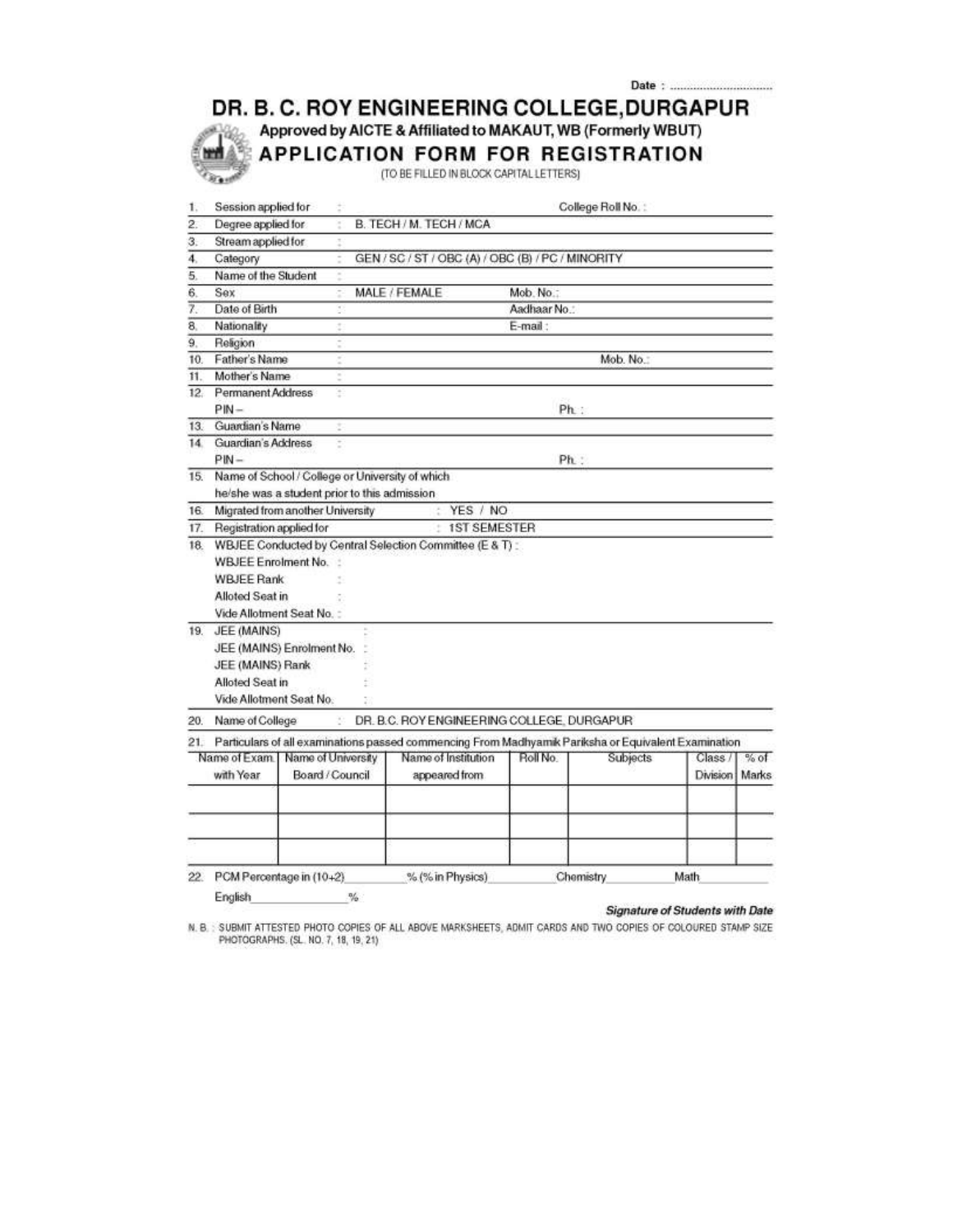# DR. B. C. ROY ENGINEERING. COLLEGE, DURGAPUR

Approved by AICTE & Affiliated to MAKAUT, WB (Formerly WBUT)

Campus : Jemua Road, Fuljhore, Durgapur -713206, (W.B.) India

8 : (0343)250-1353/4106,9932245570, E-mail : info@bcrec.ac.in,Website : www.bcrec.ac.in **PAUL (8888 - 84)**  $\overline{\phantom{a}}$ 

|        | FEE STRUGTURE M. TEGH (2022 - 24)                                        |                                                       |                     |                                              |
|--------|--------------------------------------------------------------------------|-------------------------------------------------------|---------------------|----------------------------------------------|
| 1. (a) | Tuition and Development Fee per year<br>[To be paid in january and July] | Bs.                                                   | $50,000=00$         |                                              |
|        | Toatl Caution Deposit (one time)<br>(b)                                  | Bs.                                                   | $7.000 = 00$        | with hostel facility                         |
|        | [Refundable]                                                             | Bs.                                                   | $5,000=00$          | without hostel facility                      |
|        | 2. Library Fee per Semester                                              | Bs.                                                   | $1,000=00$          |                                              |
|        | [To be paid in january and July]                                         |                                                       |                     |                                              |
|        | in two equal installments, every year)                                   |                                                       |                     |                                              |
|        | 3. University Registration Fee (one time) :                              |                                                       |                     | To be fixed by MAKAUT (at present Rs. 500/-) |
|        | 4. Hostel Fee (Semester wise) :                                          |                                                       |                     |                                              |
|        | i) Seat Rent                                                             |                                                       | Rs. 9,000=00        |                                              |
|        | ii) Monthly Mess Charge                                                  |                                                       | Rs: 4,800=00 P.M.   |                                              |
|        | 5. University Examination Fee Per Semester :                             |                                                       |                     | To be fixed by MAKAUT (At present Rs.1200/-) |
| 6.     | MAKAUT Student Development Fund (one time) :                             | To be fixed by MAKAUT (Atpresent Rs. 1100/- one time) |                     |                                              |
|        | College Students Welfare Fund                                            |                                                       | Rs. 2000=00 peryear |                                              |
|        |                                                                          |                                                       |                     |                                              |

\*Fee Structure is subject to change from time to time as per Govt. decision.

\* Seat Rent, Mess Charge and Other Amenities are also subject to change but will remain fixed for a two semester period.

#### Payment to be made at the time of Admission :

|      |                                  | With Hostel         | <b>Without Hostel</b>           |
|------|----------------------------------|---------------------|---------------------------------|
|      | Admission Fee                    | Rs.<br>5,000=00     | Rs.<br>$6,000 = 00$             |
| ii)  | Tuition Fee (1st Semester)       | 50,000=00<br>Rs.    | $50,000 = 00$<br>Rs.            |
| Шĵ   | Total Caution Money (Refundable) | 7.000=00<br>Rs.     | $6,000 = 00$<br>Rs.             |
| iV)  | Seat Rent (1st Semester)         | $9,000 = 00$<br>Rs. | $\overline{\phantom{a}}$        |
| V)   | Mess Charge (1st Semester)       | 24,000=00<br>Rs.    |                                 |
| 涌    | Registration Fee (One time)      | $600 - 00$<br>Rs.   | $500 = 00$<br>Rs.               |
| Viij | MAKAUT Student Development Fund  | 1,100=00<br>Rs.     | $1,100 = 00$<br>Rs.             |
| νщ   | Examination Charge of MAKAUT     | $1,200 = 00$<br>Rs. | $1,200 = 00$<br>$\mathsf{Rs}$ . |
| ix)  | College Students Welfare Fund    | 1,000=00<br>Rs.     | $1,000 = 00$<br>$\mathsf{Rs}$   |
| X)   | Library Fee                      | 1,000=00<br>Rs.     | $1,000 = 00$<br>Rs.             |
| ΧĎ   | Prospectus                       | 1.000=00<br>Rs.     | $1,000 = 00$<br>Rs.             |
|      |                                  | $Rs. 1,00.800 = 00$ | 65,800 = 00<br>Rs.              |

# The entire above amount of Rs.1,00,800=00 with hostel and Rs. 65,800=00 without hostel has to be paid at the time of admission by Demand Draft favouring "Dr. B.C. Roy Engineering College, Durgapur", on any nationalized Bank payable at Durgapur.

#All payment should be made by Demand Draft / Pay Order only.

No payment by Cheque / Cash will be accepted.